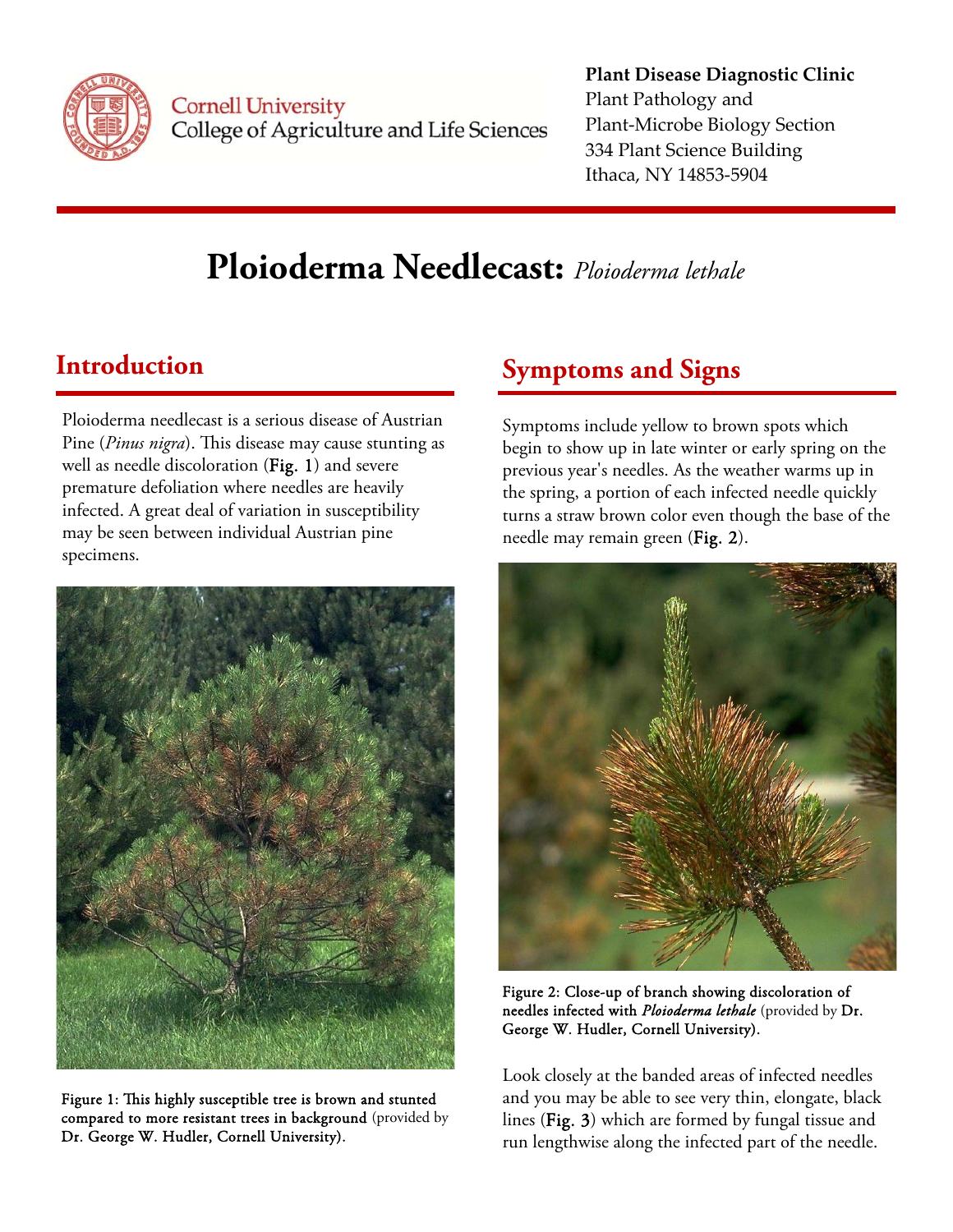These elongate lines may be easier to see when tissue **Management Strategies** is moist; these lines are a diagnostic field characteristic for a Ploioderma needlecast infection. Beneath the black lines is fungal tissue containing the developing fruiting bodies, called apothecia. Several apothecia may be found on a single infected needle.



Figure 3: Characteristic dark lines on brown bands on infected needles in the spring (provided by (provided by Dr. George W. Hudler and Kent Loeffler, Cornell University)

## **Disease Cycle**

Once the apothecia are mature, and environmental conditions are sufficiently damp, the fruiting bodies will split open and begin to expel spores that may infect the newly developing needles. Symptoms on the newly infected needles will not become apparent until later that winter and may not be cast until the following spring or summer after all spore production has ceased.

Over time, highly susceptible trees suffering repeated severe infections may lose all but the most current season's growth. As infected needles are lost in the spring and summer, only the current season's needles may be left giving the appearing as tufts of growth at the tips of branches. After consecutive years of severe infection, new growth may become stunted, and severely affected branches may become weak enough to die. Although the infection level may be worse near the bottom of the tree, if conditions are good for disease development, infections may occur high up into the crown as well. Several consecutive years with severe levels of infection occurring high in the crown may even lead to tree death.

For new plantings, select nursery stock carefully, and inspect it for a few years after planting. Ploioderma may be missed on nursery stock, because symptoms of a new infection may not have shown up before the stock was dug. In established plantings, prune out heavily infected (lower) branches to lessen inoculum levels and control weeds to increase air circulation around trees.

There are currently no fungicides specifically registered to manage Ploioderma in New York. Some products containing the active ingredient copper hydroxide are registered for use in managing needlecasts, but most of these products are for use in managing needlecasts on pine in silvaculture nurseries and in Christmas tree plantations.

In New York, the following products containing copper hydroxide are registered for use in silvaculture nurseries and Christmas tree plantations:

(Dupont) Kocide 3000, EPA Reg # 352-662 (Dupont) Kocide 2000, EPA Reg # 352-656; Badge SC, EPA Reg # 80289-3; Badge X2, EPA Reg # 80289-12.

The product Cupro 5000 Fungicide/Bactericide, EPA Reg # 80289-2-67690 is labeled for the same uses, but also for needlecasts on some outdoor landscape ornamentals including pine.

Apply the first treatment when the new shoots are about 2 inches long and the needles are just emerging from the fascicles. Additional applications may be made at 7 to 30 day intervals as needed or per label directions to protect the new growth as it expands. Use shorter intervals under wetter conditions that may promote new infections.

If spring conditions are dry, the fungus may begin sporulating later in the growing season. You may monitor this by collecting infected needles weekly and placing them in a small container with a damp paper towel. Examine fruiting bodies with a hand lens after about 24 hours. If the black lines swell and split open to expose a transparent jelly-like substance,